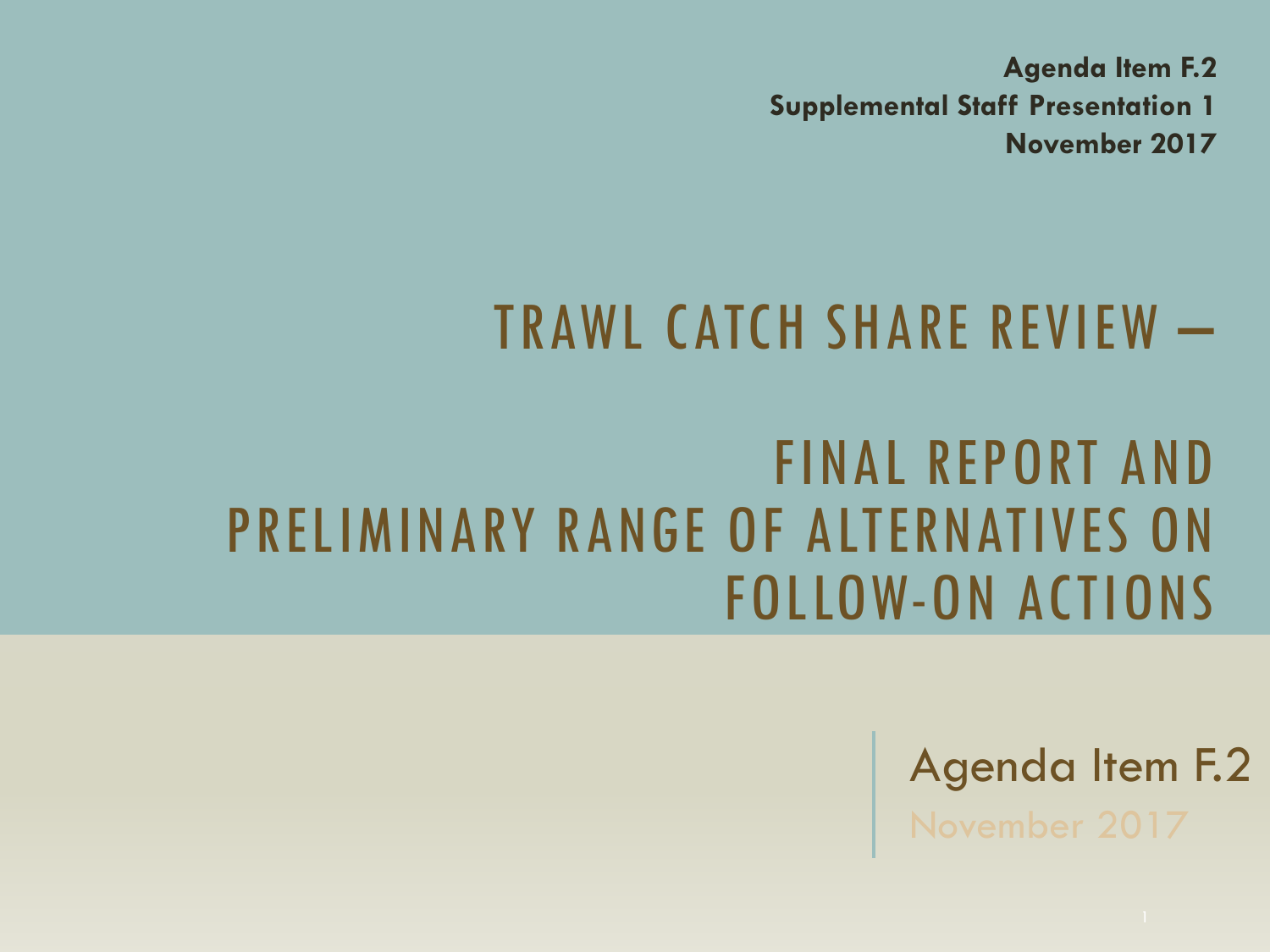### 1. ADOPT FINAL CATCH SHARE REVIEW REPORT

2. PROVIDE GUIDANCE ON PRELIMINARY RANGE OF ALTERNATIVES FOR FOLLOW-ON ACTIONS

Council Actions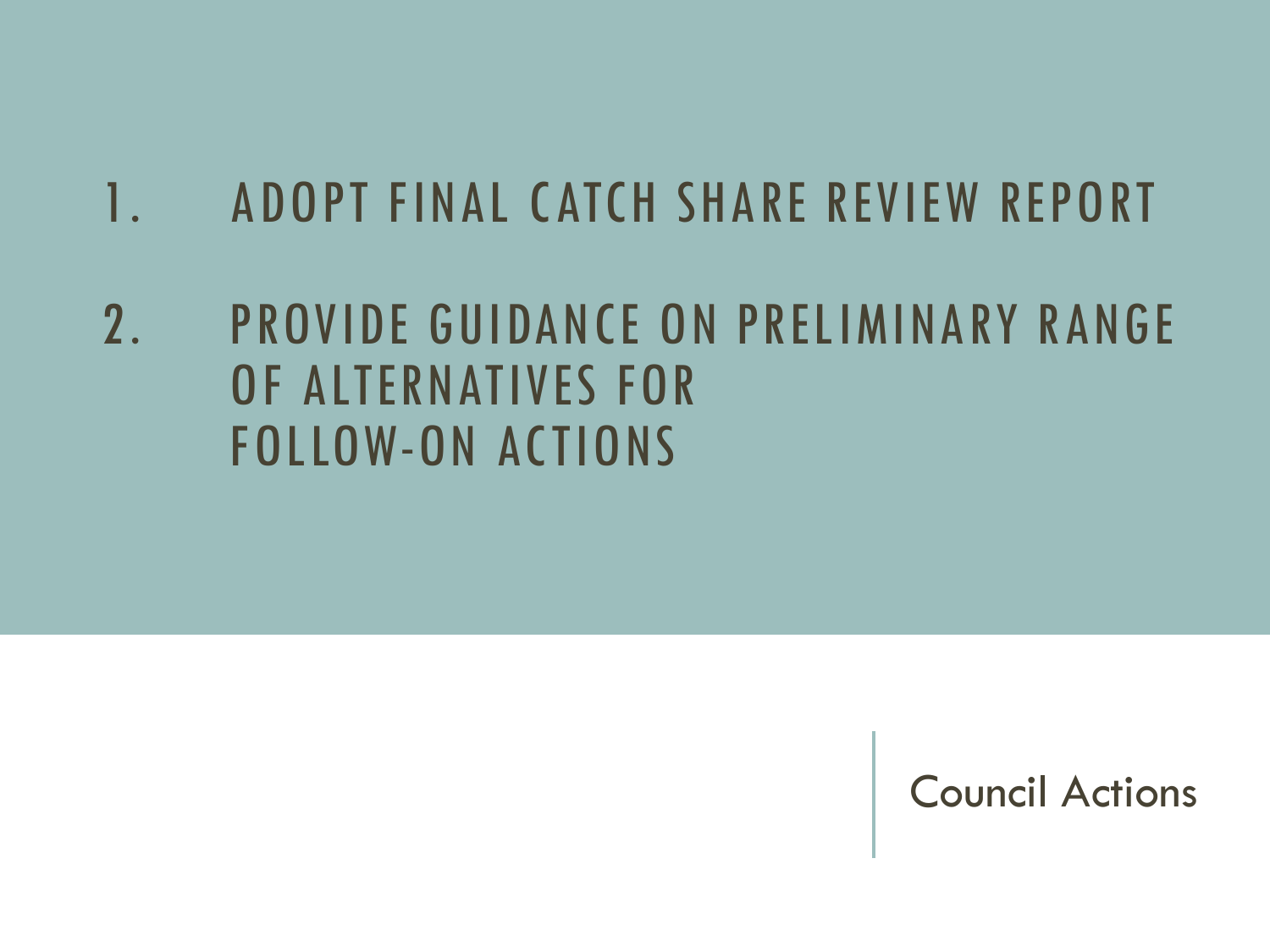### SUPPLEMENTAL MATERIALS

- Supp Attachment 7 Sablefish Area and Gear Switching Process
- Supp Attachment 8 Sablefish Area and Gear Switching Alternatives
- Supp NMFS Report
- Supp CAB Report
- Supp GMT Report
- Supp GAP Report
- ■Supp Public Comment 2, 3, 4 …

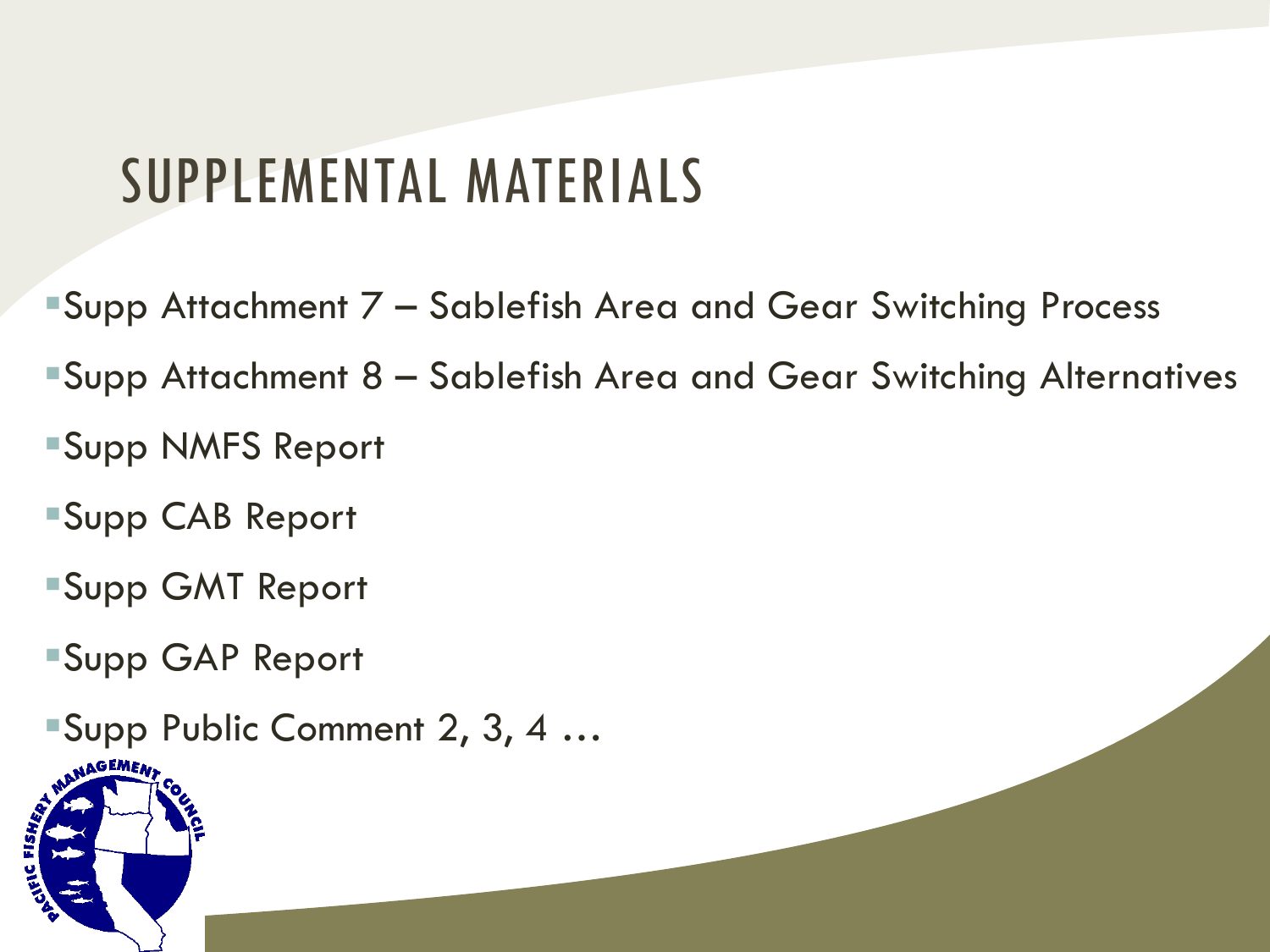# 1. ADOPT FINAL CATCH SHARE REVIEW REPORT Council Action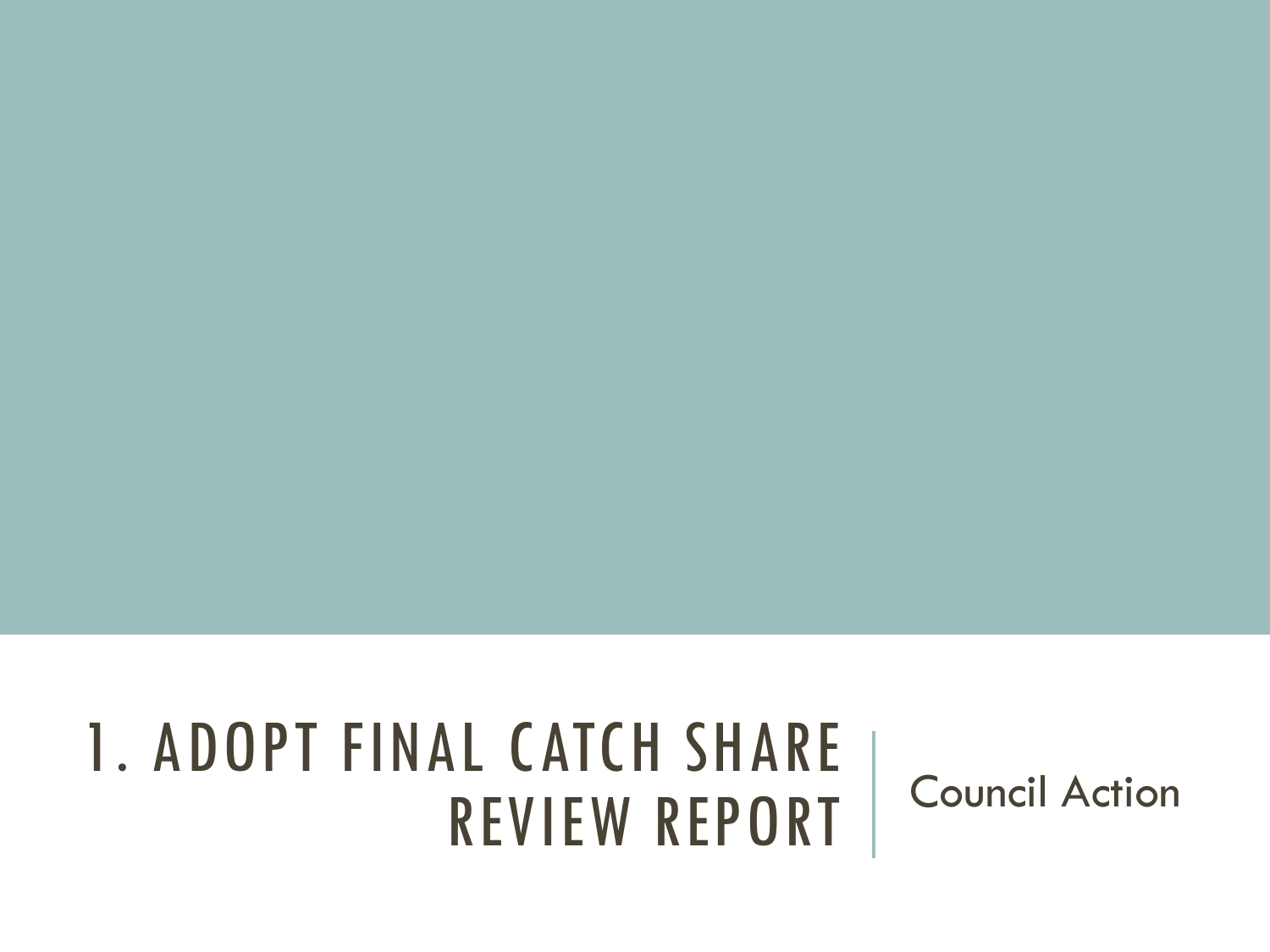### PROCESS

- Council Approved ES and Sections1-3 in June (Att 2 & 3)
- Released to the Public in August
- Sections 4 and 5 Approved in September and Immediately Released (Attachment 4)
- Public Comment Closed October 19
- Proposed Restructuring of Section 4 (Attachment 5) Same topics – eliminates halibut mortality R&D need

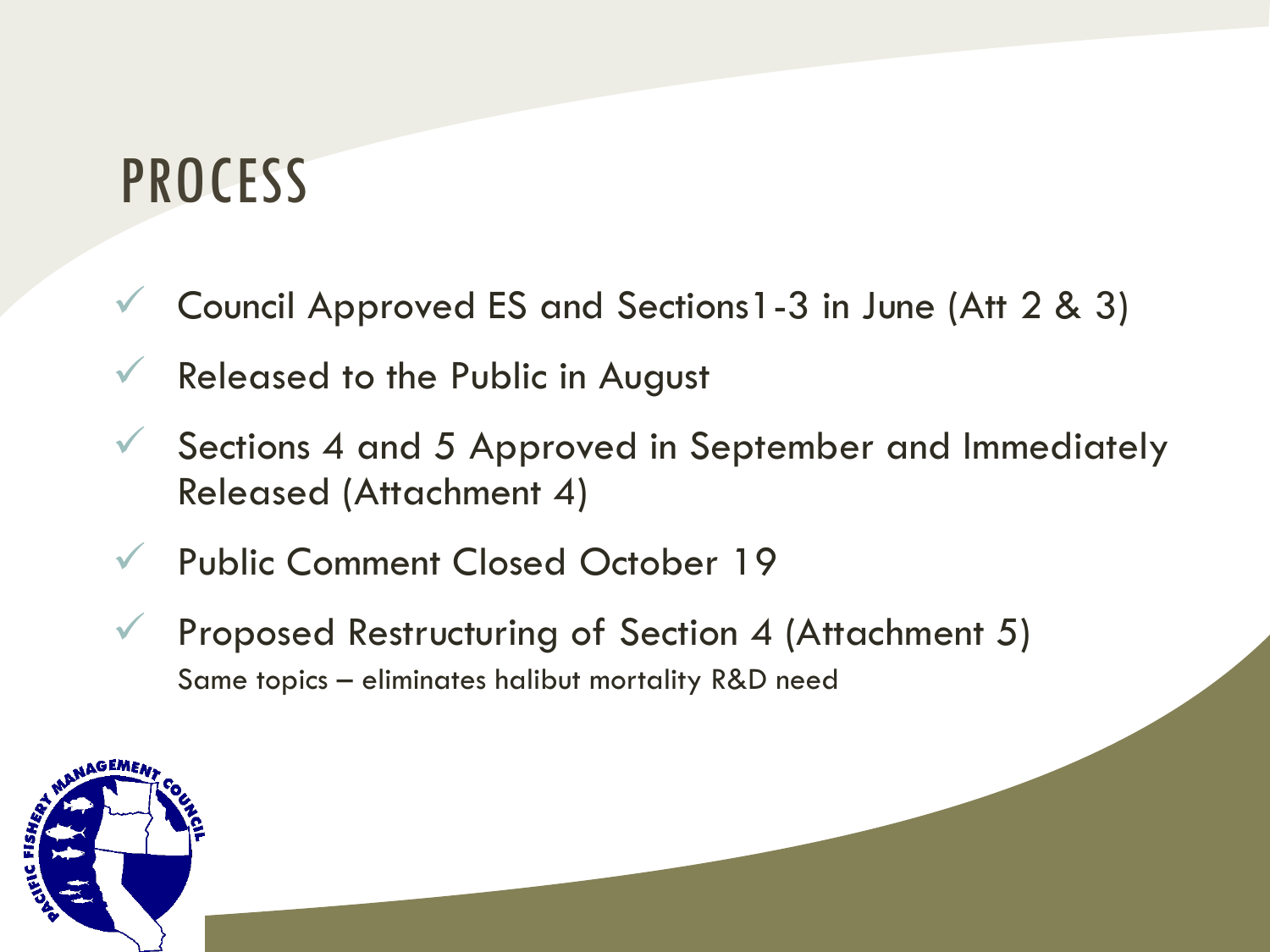# SECTION 4 – RESEARCH AND DATA NEEDS Data Needs

- Expand current Economic Data Collection Program (EDC) with a QS owner survey
- $\triangleright$  Collect catcher-processor ownership information as part of annual permit renewal
- $\triangleright$  Assess feasibility of collecting additional information on program costs.
- QA/QC on "payments" for quota transfers

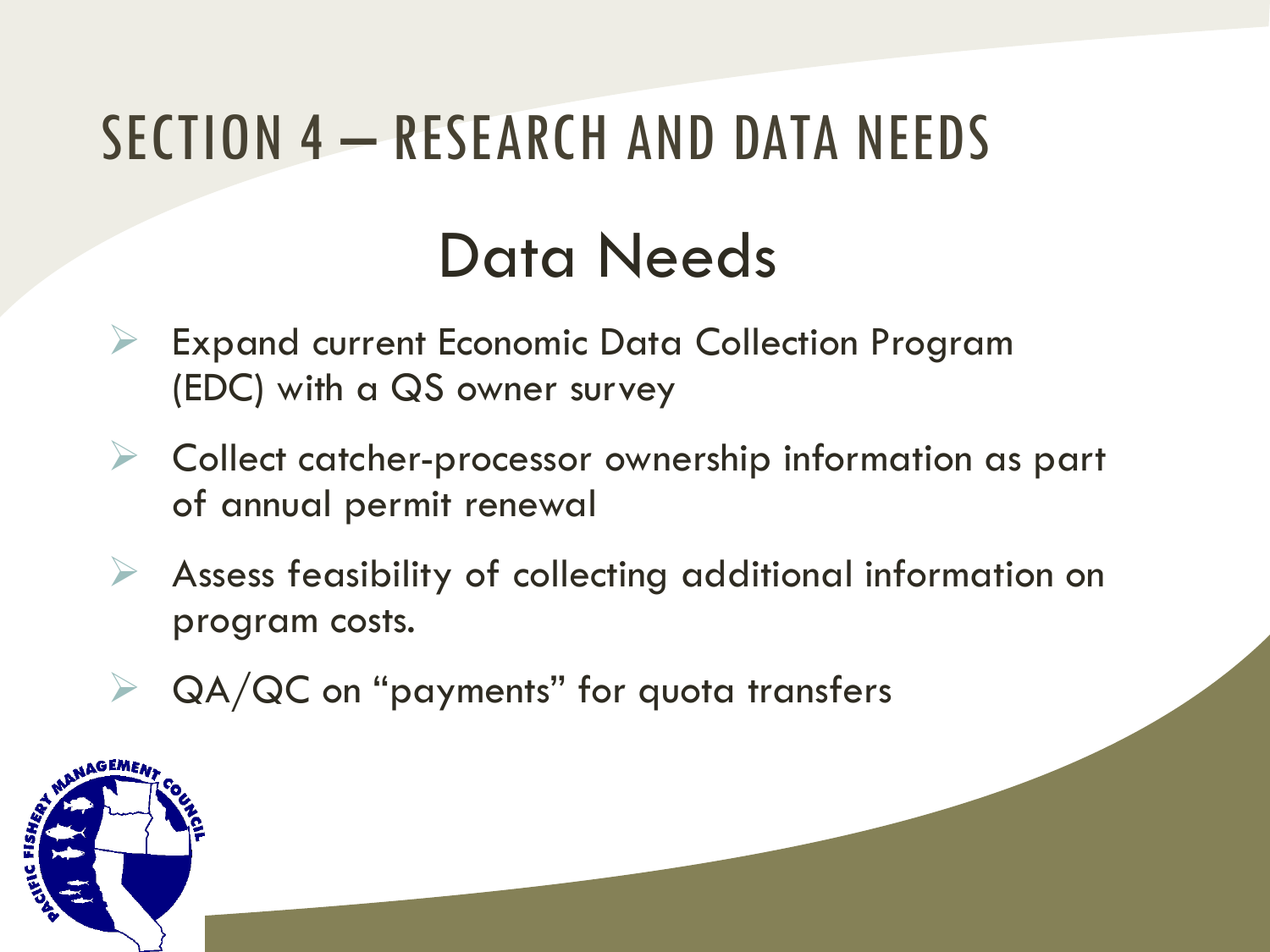# SECTION 4 – RESEARCH AND DATA NEEDS

### Research Needs

- Analyze Aggregate Limits and Impacts on Attainment
- Research on Causes of Changes under Catch Shares
- $\triangleright$  Research on Feasibility of Less than 100% At-sea and Shoreside Monitoring (e.g. reduce shoreside monitoring).
- $\triangleright$  Evaluate Impacts of Southern Sablefish Harvest

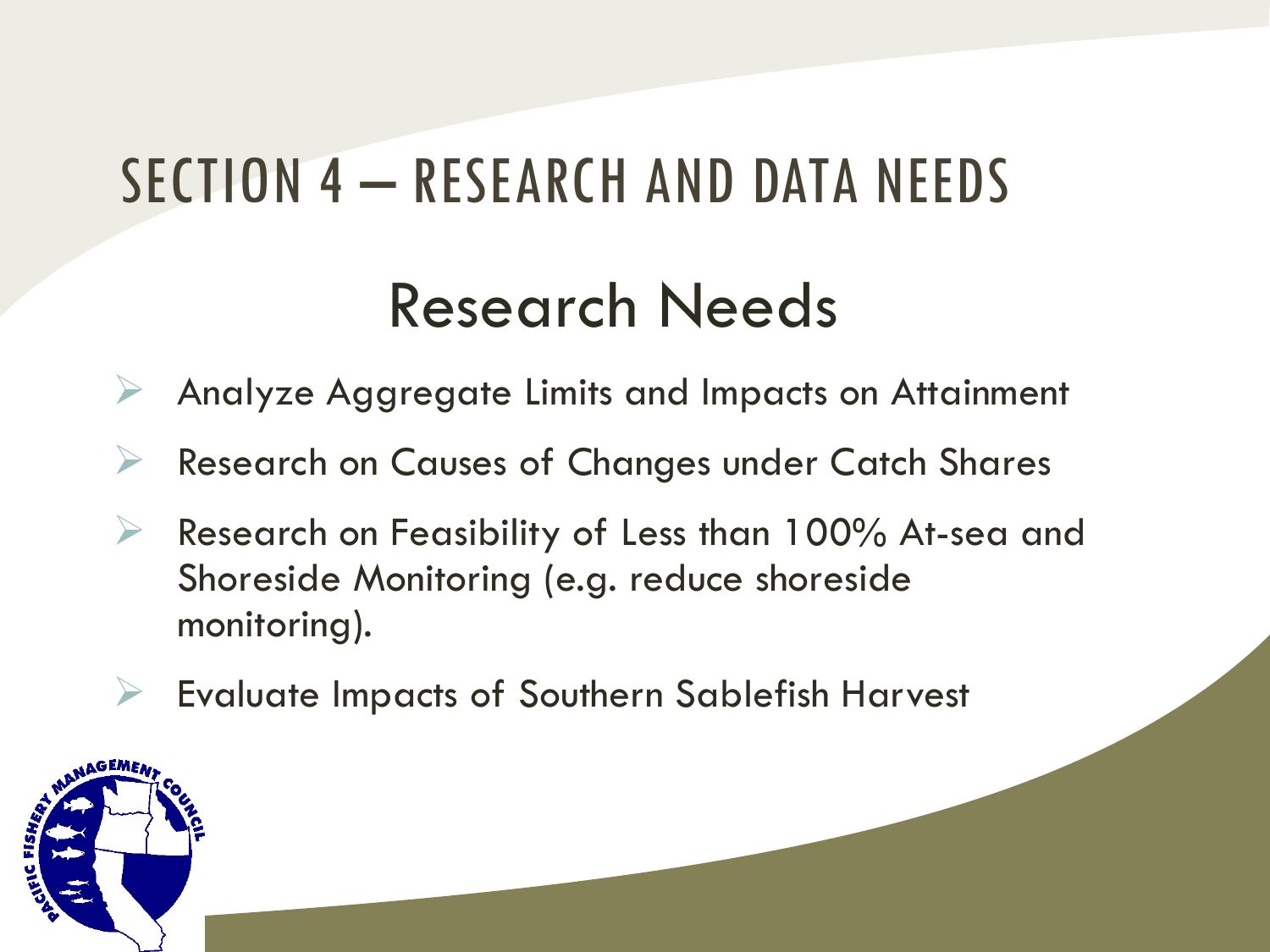## CHAPTER 5 – TYPES OF RECOMMENDATIONS

- Council Process  $-$  e.g. Development of Next Review or Review **Schedule**
- o Topics for Future Council Action (non regulatory) e.g. Revisit Existing Objectives
- o Topics for Possible Future Council Action (regulatory) e.g. Include the List of Current Follow-on Actions.
- o Topics for Non-regulatory NMFS Action e.g. conduct outreach to fishermen on price reporting

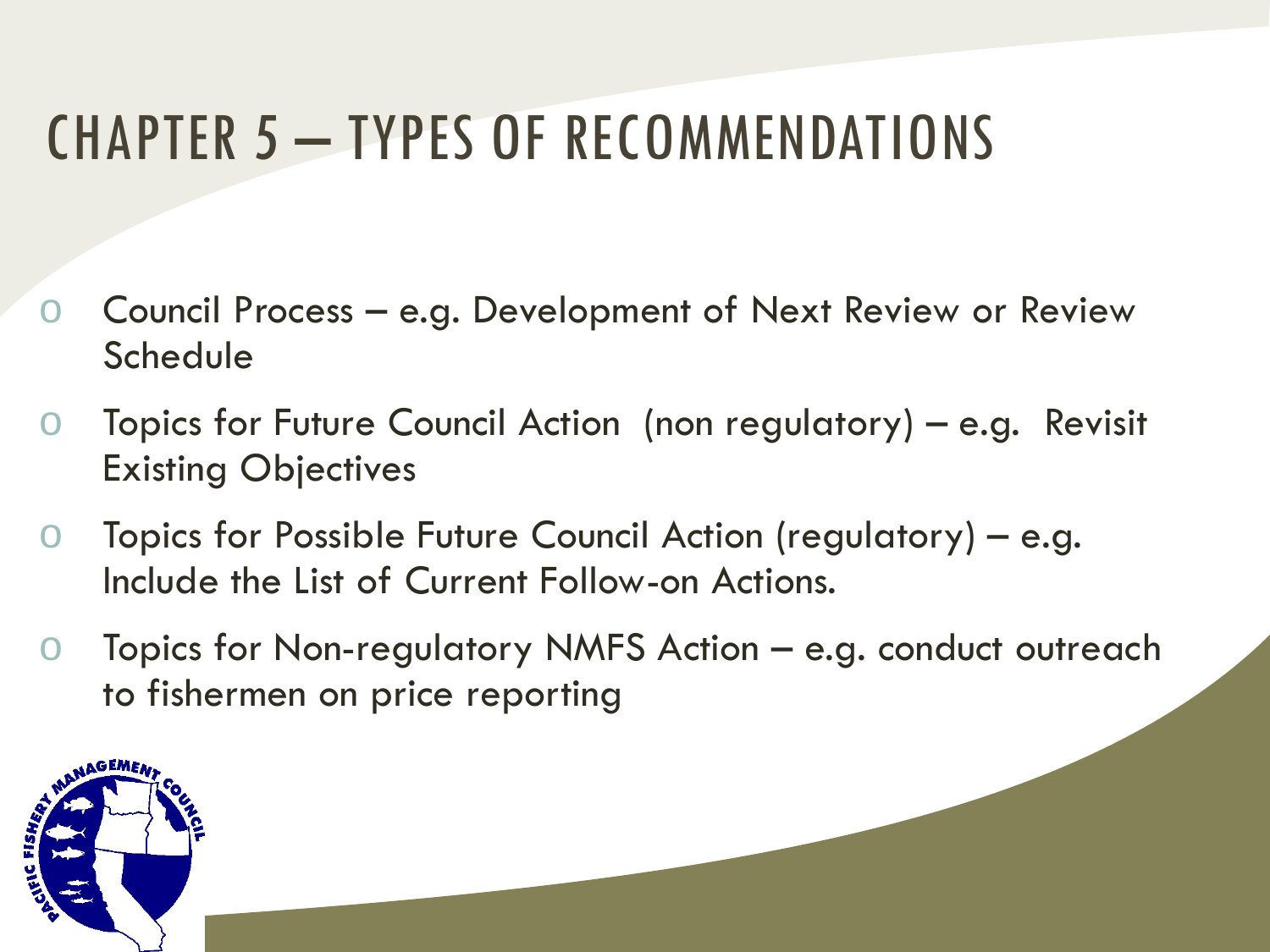### CHAPTER 5 – CURRENT RECOMMENDATIONS

Modify Review Schedule

**Implement an EDC Survey of QS Owners** 

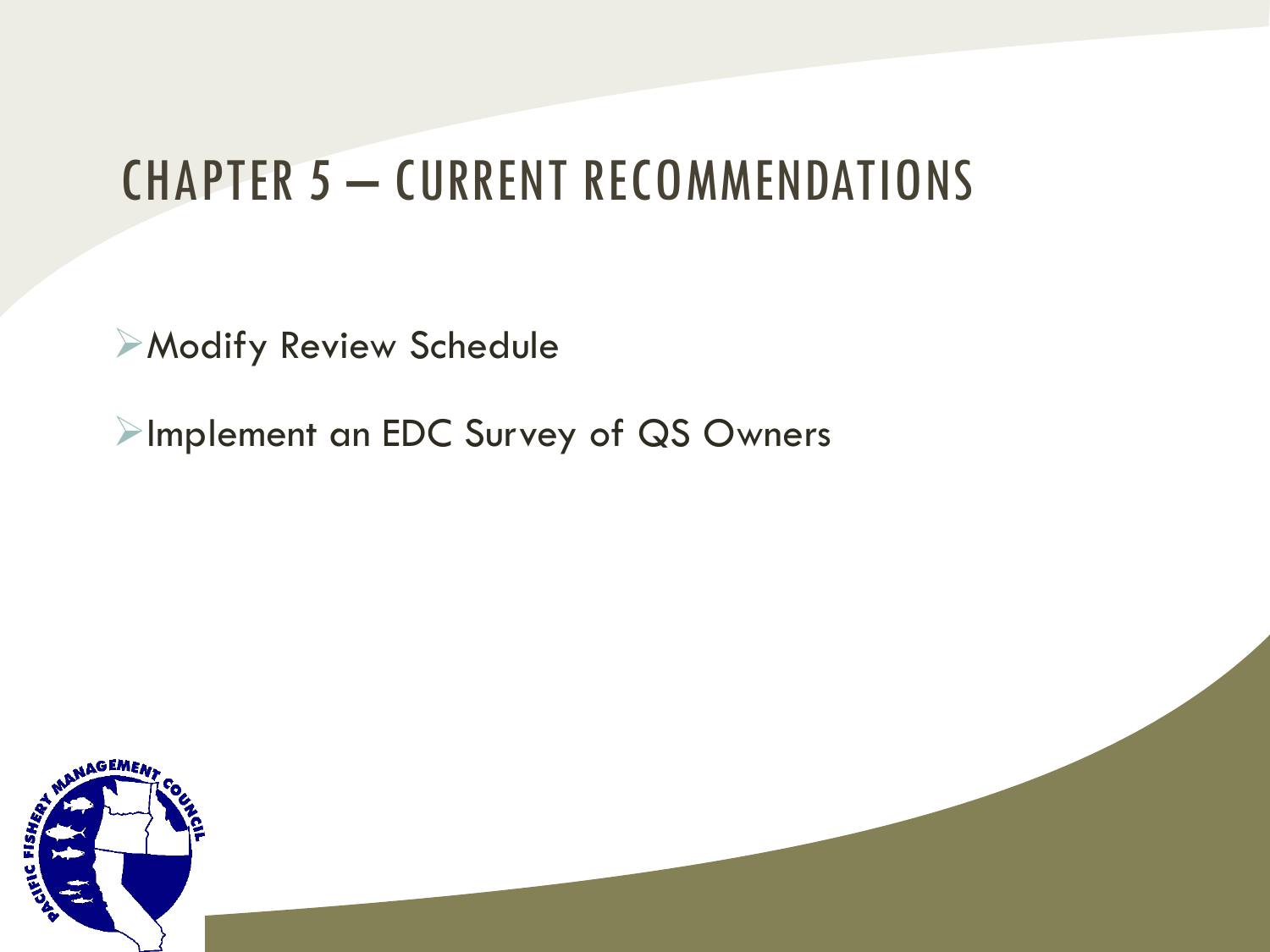### FINAL APPROVAL

Approve but allow authors latitude to make revisions to address minor edits or data corrections that become apparent during final editing.

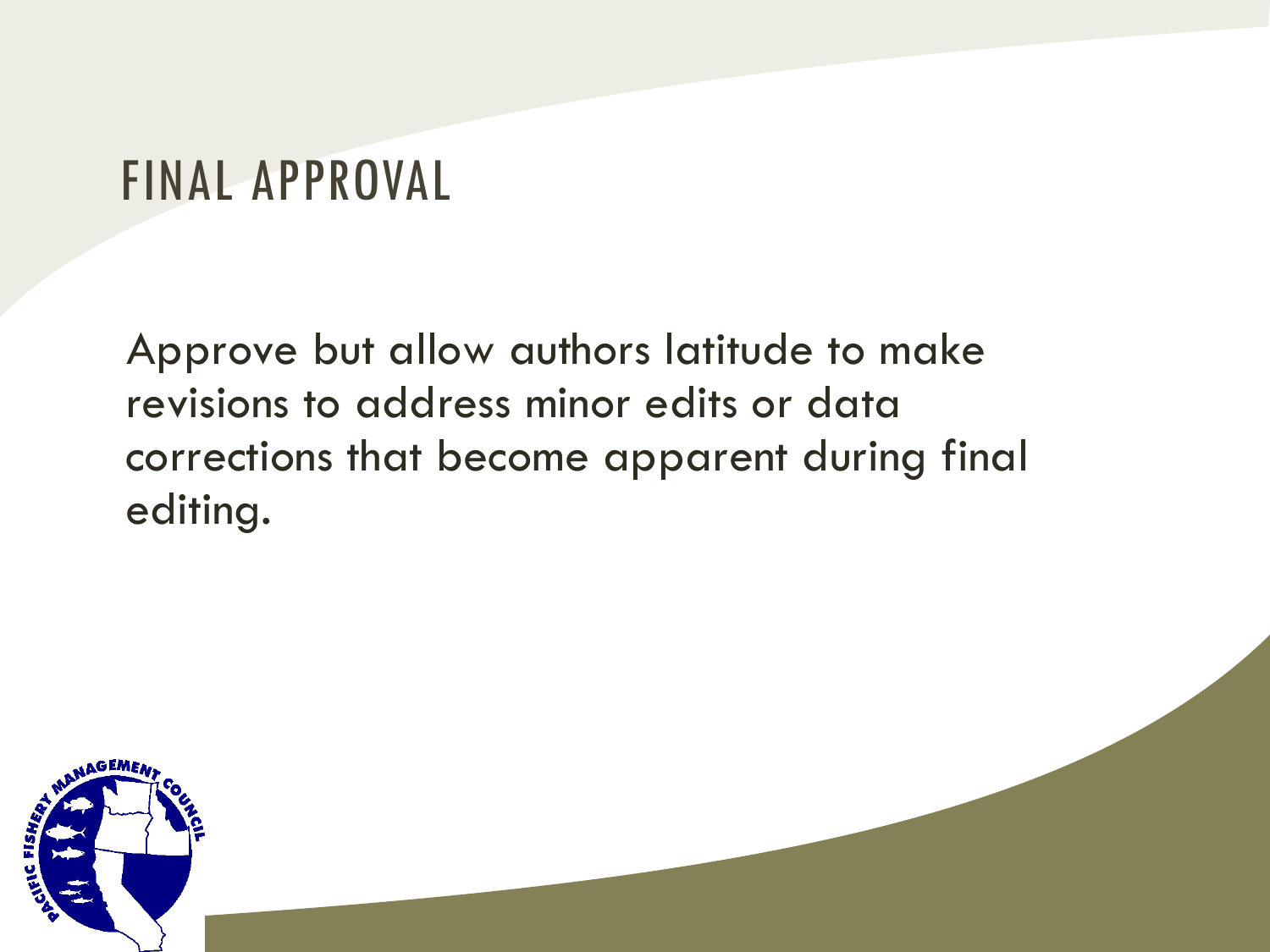### 2. PROVIDE GUIDANCE ON PRELIMINARY RANGE OF ALTERNATIVES FOR FOLLOW-ON ACTIONS

Council Action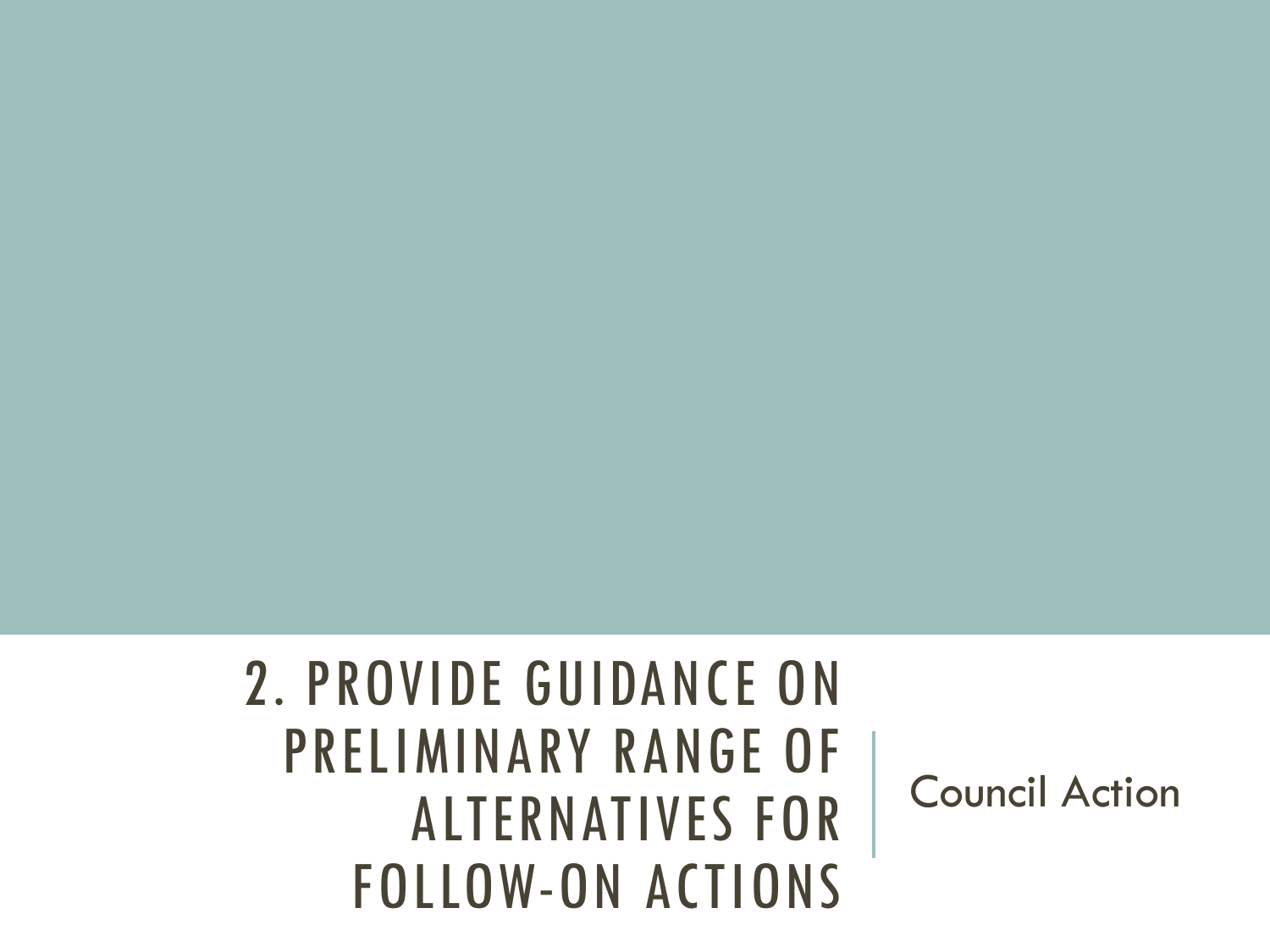#### 1. At-Sea Whiting Fishery Bycatch Needs

- **a. Set-aside Management** 
	- Darkblotched and POP (Spex) Widow and Canary (follow-on)
- b. Increasing Amounts Available for Harvest (Spex)
- c. Between Sector Quota Pound Trading (Omnibus)
- d. Allocations Within Trawl and Trawl/Nontrawl (Follow-on)
	- **Interaction with set asides decision Assignment to GAC**
- e. Carryover of At-sea Set-asides (Spex in Connection

with ACL Carryover)

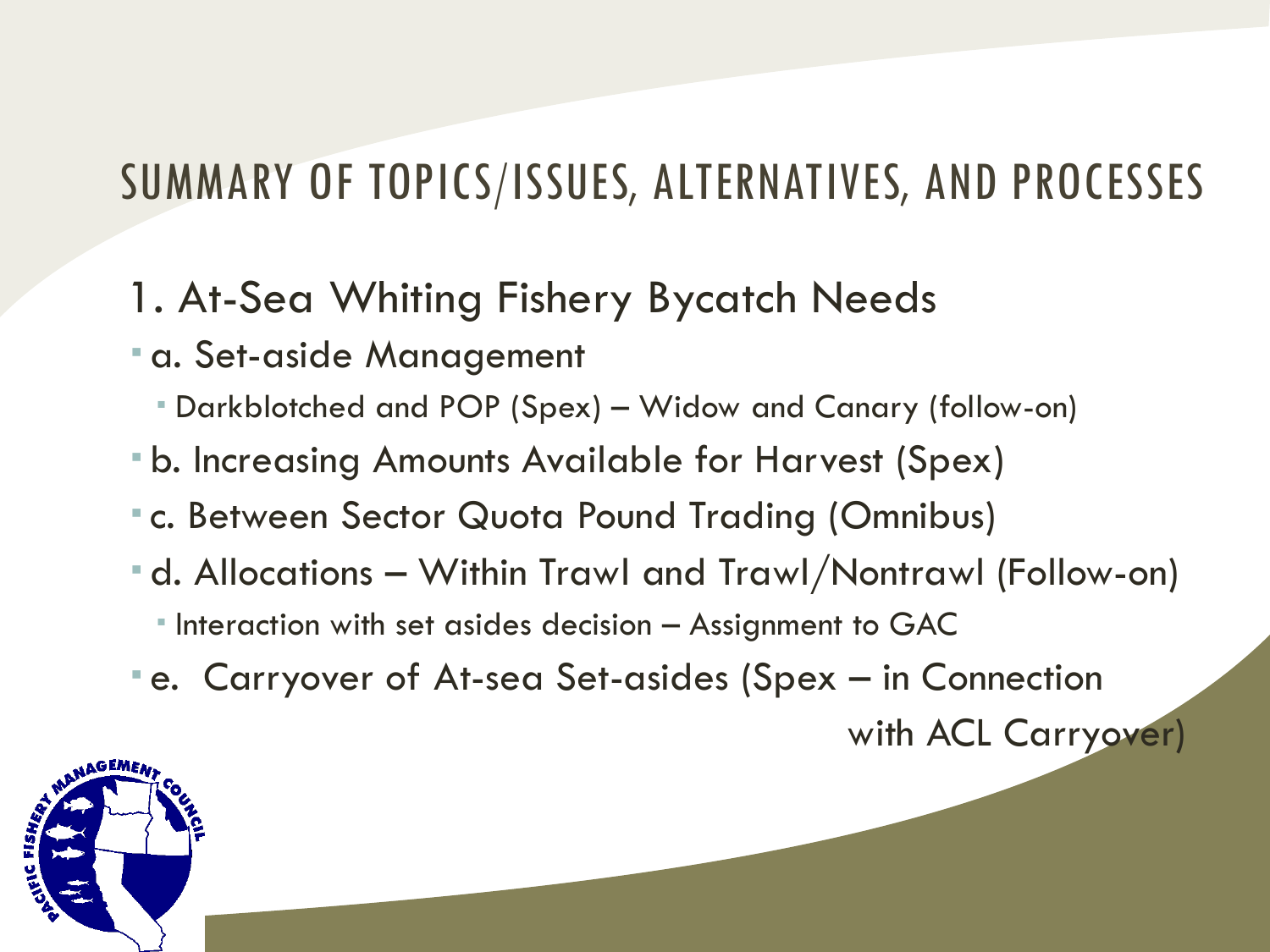2. Trawl Sablefish Area Management and Gear Switching

(follow-on)

- **Alternatives** 
	- Alt 1. Status quo
	- Alt 2. Remove 36 line for trawl
	- Alt 3. Remove 36 line and "mitigate" (i.e. limit gear switching)
	- Alt 4. Restrict gear switching (no change to line)
- Two Needs (Area Conflicts and Sablefish North), Same Alternatives
- Supp Attachments 7 & 8
	- Process & considerations for limiting gear switching
	- Summary of the gear switching options (Attachment 8)

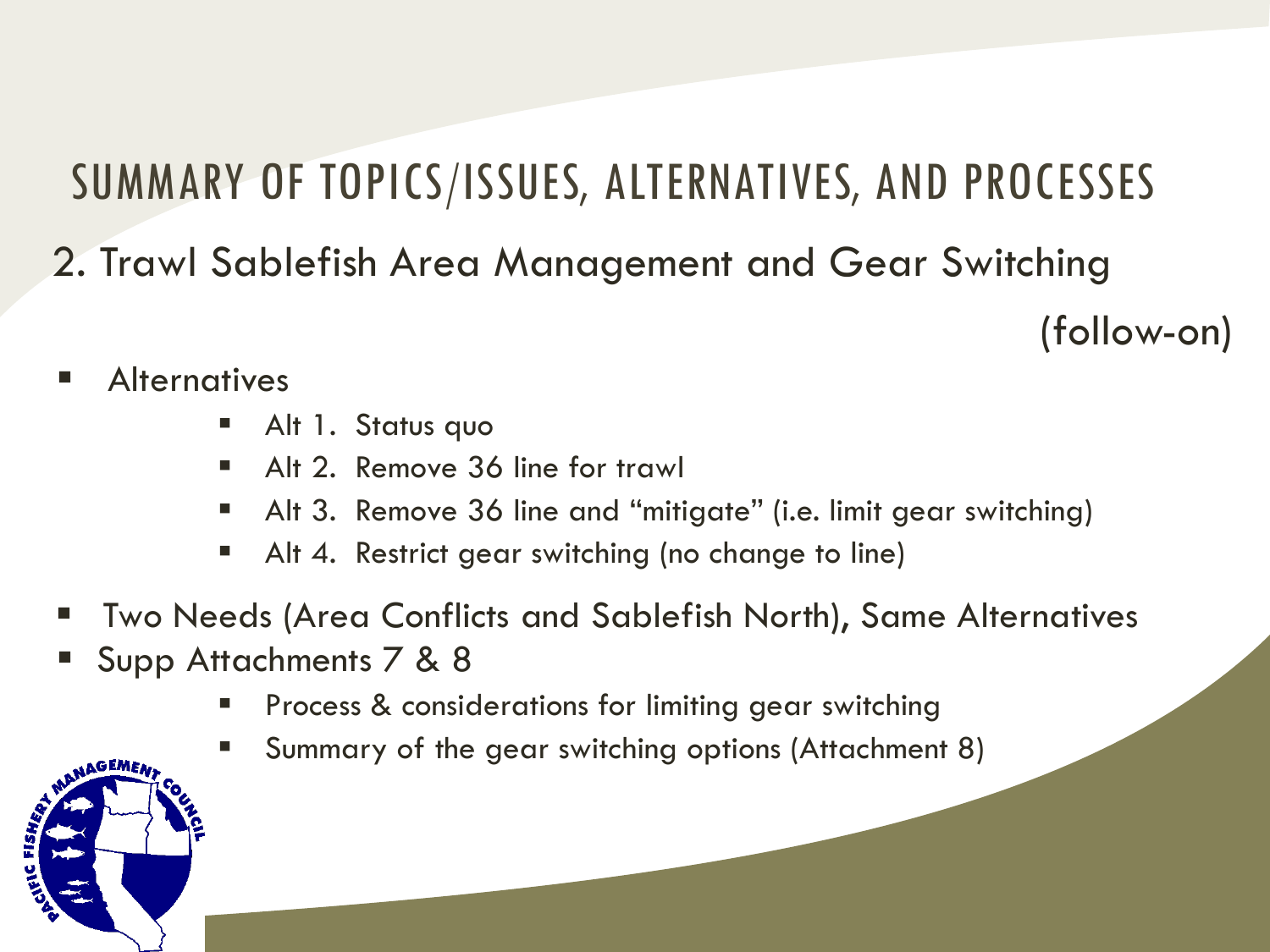- 3. Shorebased IFQ Accumulation Limits
- **"a.** Aggregate Nonwhiting Control Limits

(Follow-on – analysis needed)

- b. Individual Species Vessel QP Limits (Spex)
- **EC.** Daily QP Limits (Spex)
- **Ed.** Weightings Used to Calculate Aggregate Limits

(Follow-on – analysis needed)

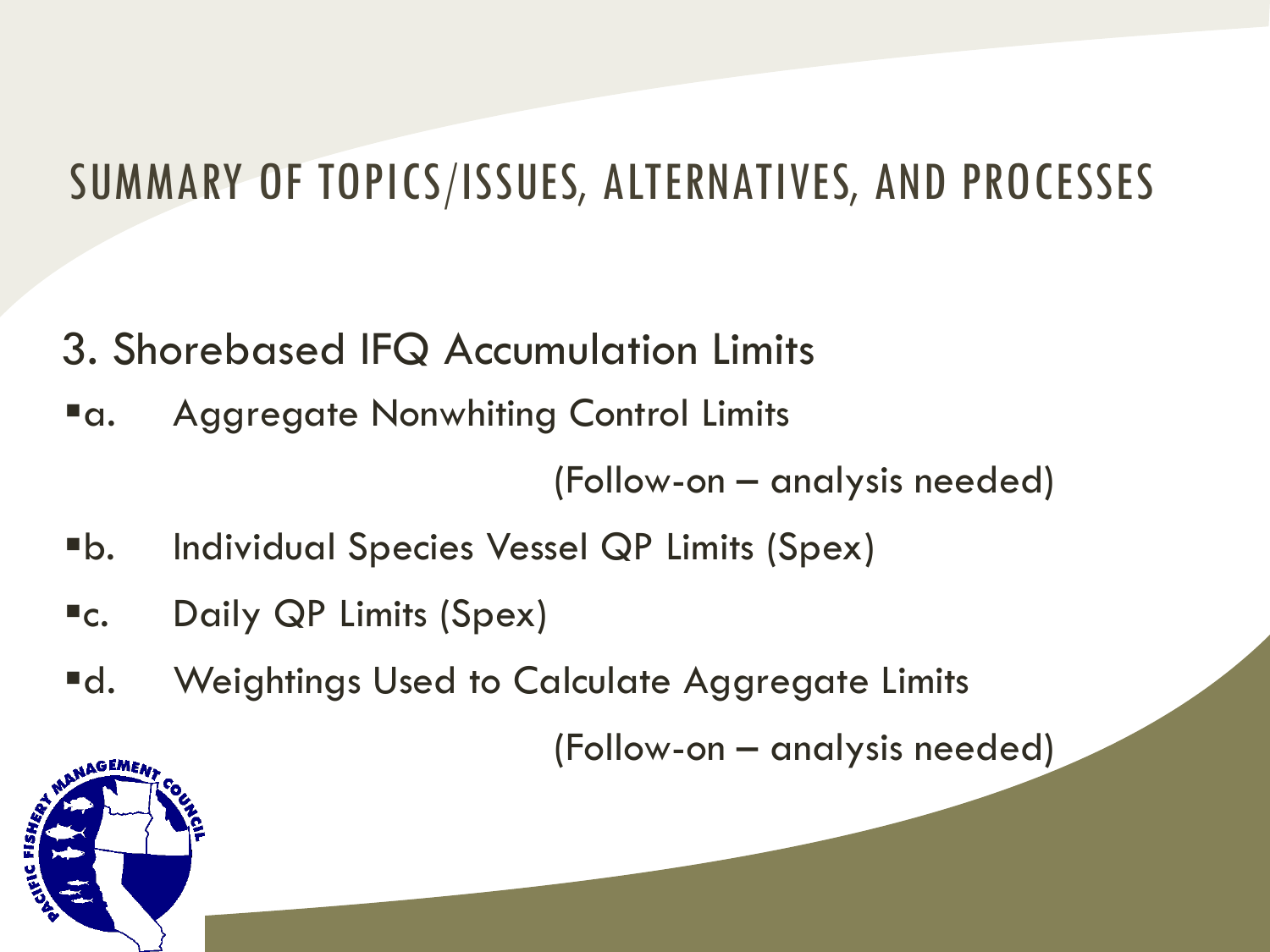#### 4. Shorebased IFQ Sector Harvest Complex Needs

#### a. Fleet Level

**Alternatives** 

- Alt 1. Status quo
- Alt 2. Allow post season trading (for deficit accounts) (Follow-on)
- Alt 3. Raise annual vessel limits (Follow-on but also in Spex)
- Alt 4. Eliminate Sept  $1^{st}$  Expiration (Follow-on)
- Alt 5. Increase Carryover (Spex in Connection with ACL Carryover)

#### b. Vessel Level

- **Alternatives** 
	- Alt 1. Status quo
	- **Alt 2. Relief from QP limits in post-season trading (Follow-on)**

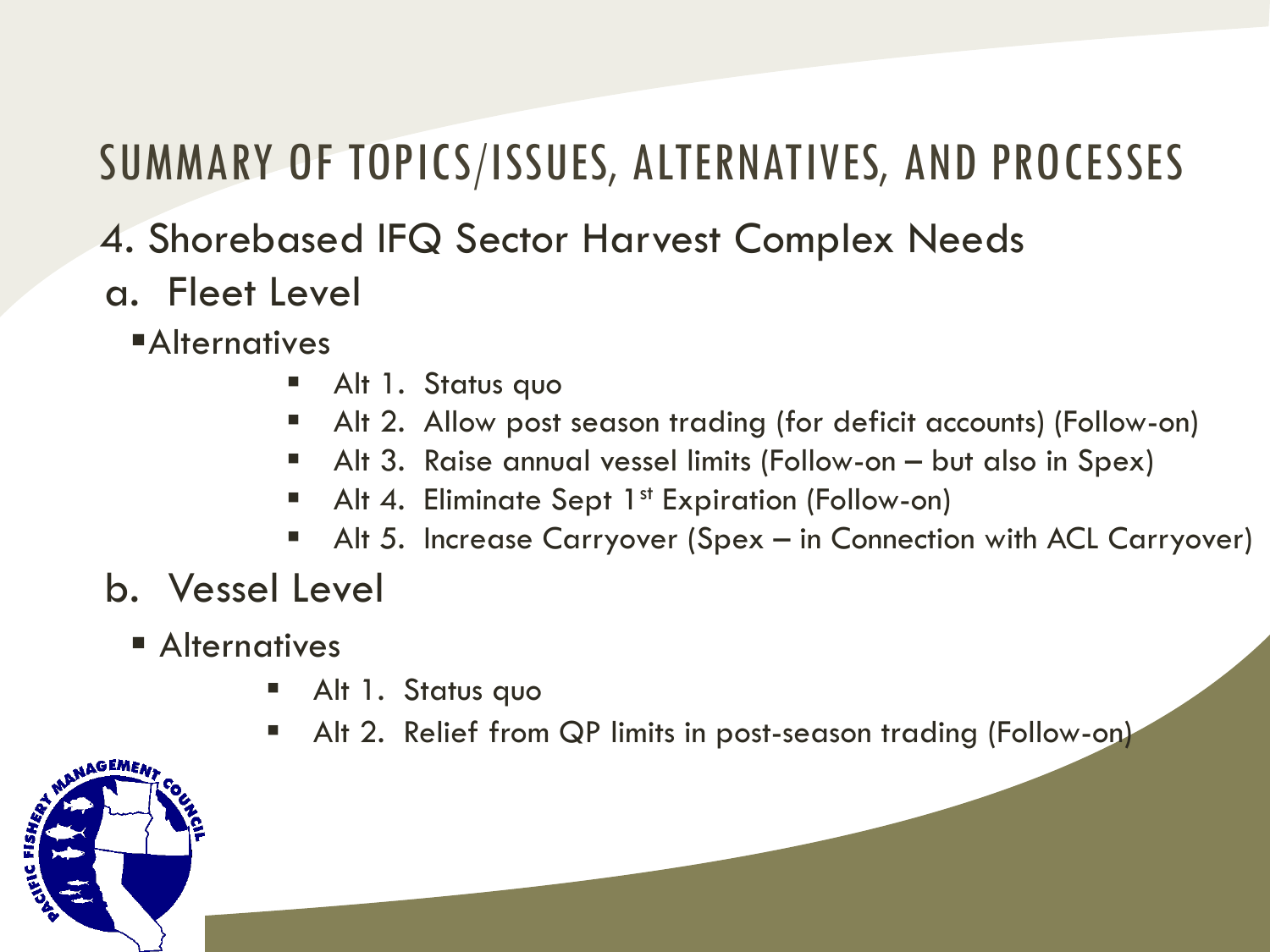- 5. Catcher-Processor Sector Accumulation Limits (follow-on)
- a. CP Permit Ownership Limit
	- **Alternatives** 
		- Alt 1. Status quo
		- Alt 2. 4 permit limit
- b. CP Processing Limit
	- **Alternatives** 
		- Alt 1. Status quo
		- $\blacksquare$  Alt 2.45%

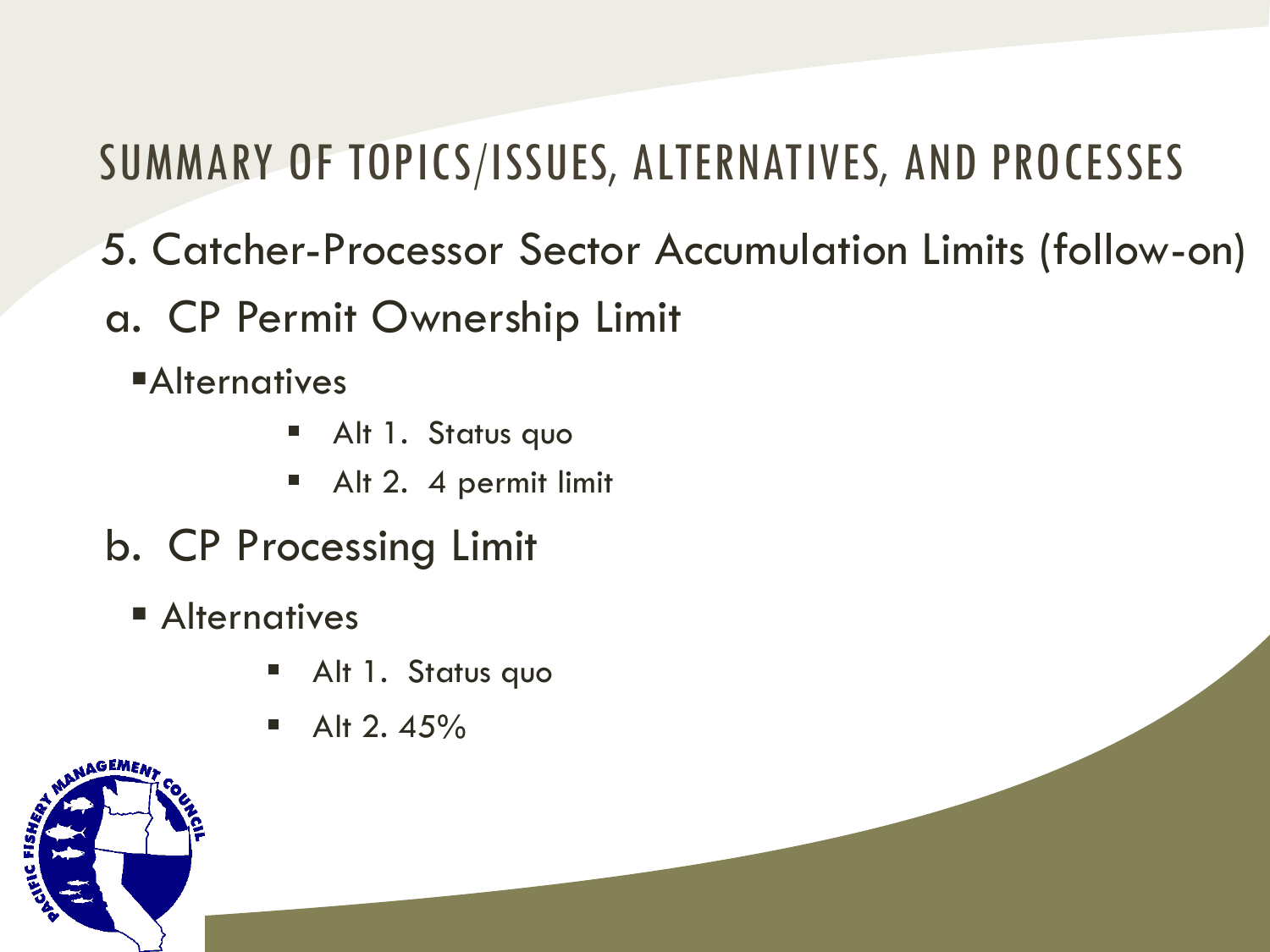### SUMMARY OF TOPICS/ISSUES, ALTERNATIVES, AND PROCESSES 6. AMP QP Pass-through (Spex) **Alternatives**

- Alt 1. Status quo
- Alt 2. Continue pass-thru until changed